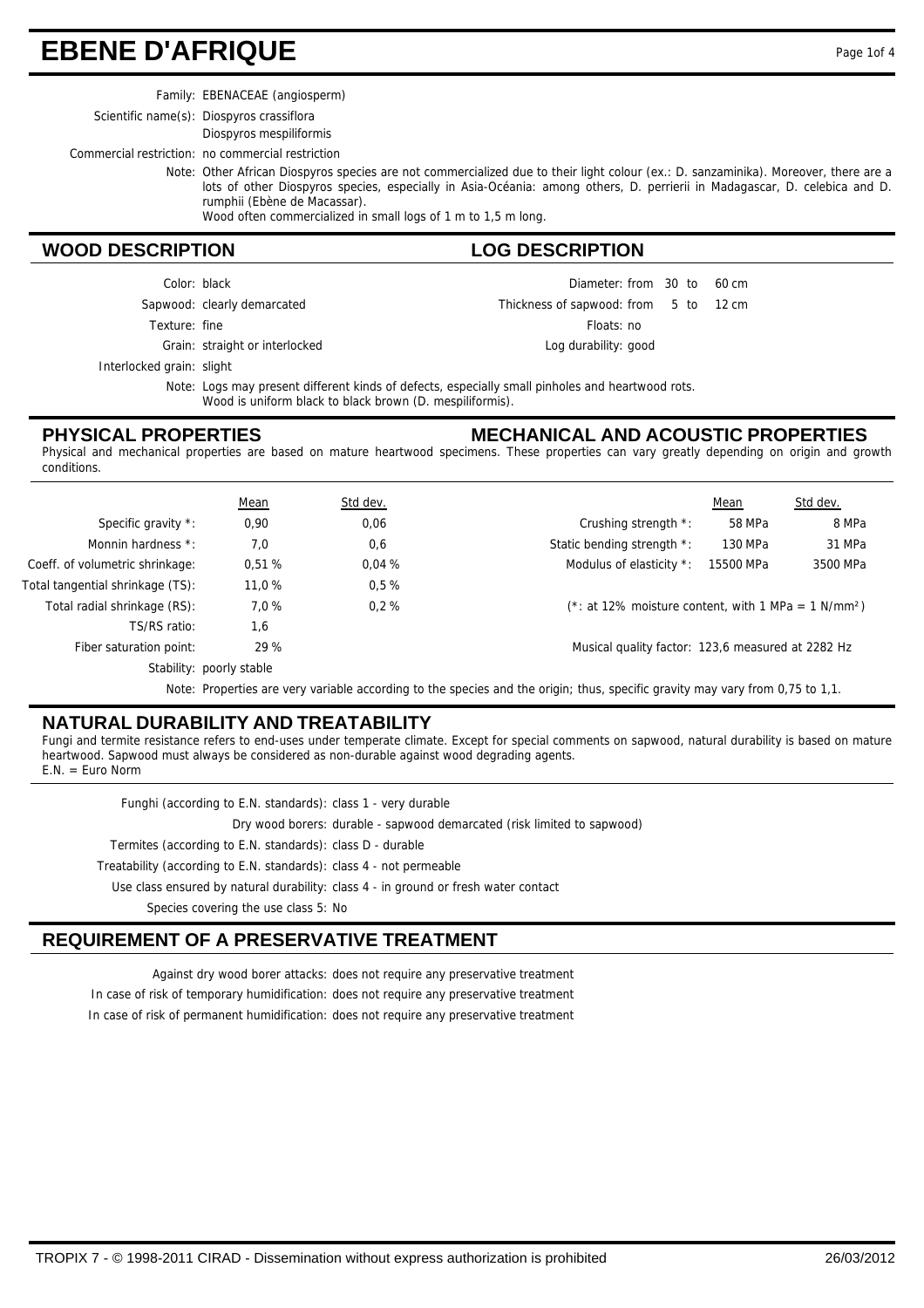# **EBENE D'AFRIQUE** Page 2/4

#### **DRYING**

| Drying rate: slow             | Possible drying schedule: 5 |                  |          |                  |
|-------------------------------|-----------------------------|------------------|----------|------------------|
| Risk of distortion: high risk |                             | Temperature (°C) |          |                  |
| Risk of casehardening: no     | M.C. (%)                    | dry-bulb         | wet-bulb | Air humidity (%) |
| Risk of checking: high risk   | 30                          | 42               | 41       | 94               |
| Risk of collapse: no          | 25                          | 42               | 39       | 82               |
|                               | 20                          | 48               | 43       | 74               |
|                               | 15                          | 48               | 43       | 74               |

This schedule is given for information only and is applicable to thickness lower or equal to 38 mm.

It must be used in compliance with the code of practice.

For thickness from 38 to 75 mm, the air relative humidity should be increased by 5 % at each step.

For thickness over 75 mm, a 10 % increase should be considered.

### **SAWING AND MACHINING**

Blunting effect: high Sawteeth recommended: stellite-tipped Cutting tools: tungsten carbide Peeling: not recommended or without interest Slicing: nood

Note: For machining and slicing, powerful machines are necessary due to the high hardness. Sawdust may cause dermatitis.

#### **ASSEMBLING**

Nailing / screwing: good but pre-boring necessary Gluing: correct

#### **FIRE SAFETY**

Conventional French grading: Thickness  $> 14$  mm : M.3 (moderately inflammable) Thickness < 14 mm : M.4 (easily inflammable)

Euroclasses grading: D s2 d0

Default grading for solid wood, according to requirements of European standard EN 14081-1 annex C (April 2009). It concerns structural graded timber in vertical uses with mean density upper 0.35 and thickness upper 22 mm.

#### **END-USES**

Wood-ware Turned goods Musical instruments Wind instruments Cabinetwork (high class furniture) Sculpture Sculpture Tool handles (resilient woods)

Note: A preliminary surface treatment with alcohol is recommended for polyester coatings and undercoats.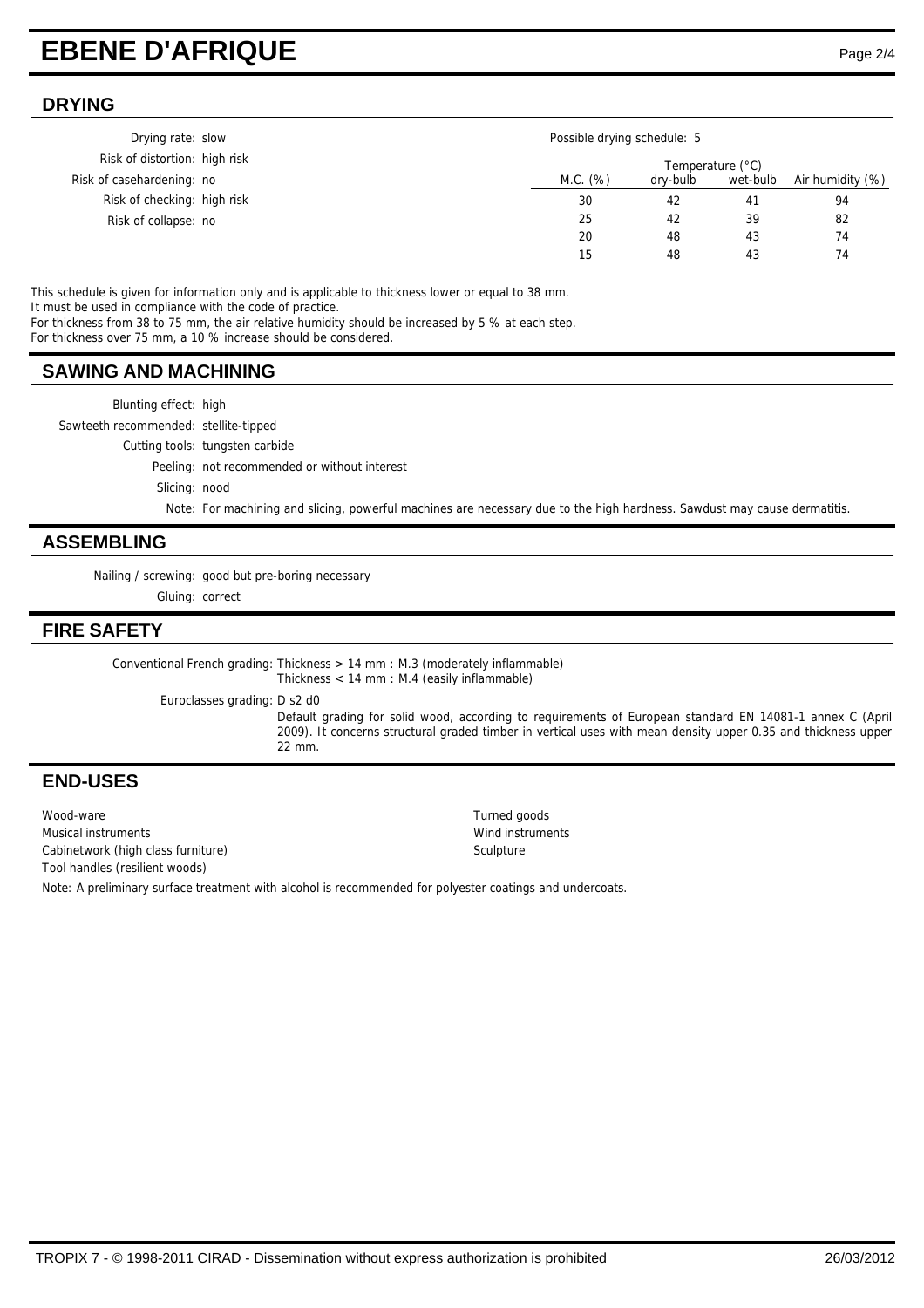# **EBENE D'AFRIQUE**

### **MAIN LOCAL NAMES**

| <b>Country</b>           | Local name             | Country                  | Local name     |
|--------------------------|------------------------|--------------------------|----------------|
| Benin                    | CUBAGA                 | Benin                    | EBENE          |
| Cameroon                 | EPINDE-PINDE           | Cameroon                 | MAVINI         |
| Cameroon                 | MEVINI                 | Cameroon                 | <b>NDOU</b>    |
| Congo                    | <b>MOPINI</b>          | Gabon                    | EVILA          |
| Equatorial Guinea        | EBANO                  | Nigeria                  | ABOKPO         |
| Nigeria                  | <b>KANRAN</b>          | Nigeria                  | <b>NYARETI</b> |
| Nigeria                  | <b>OSIBIN</b>          | Central African Republic | <b>BINGO</b>   |
| Central African Republic | <b>NGOUBOU</b>         | United Kingdom           | AFRICAN EBONY  |
| Germany                  | AFRIKANISCHES EBENHOLZ |                          |                |
|                          |                        |                          |                |